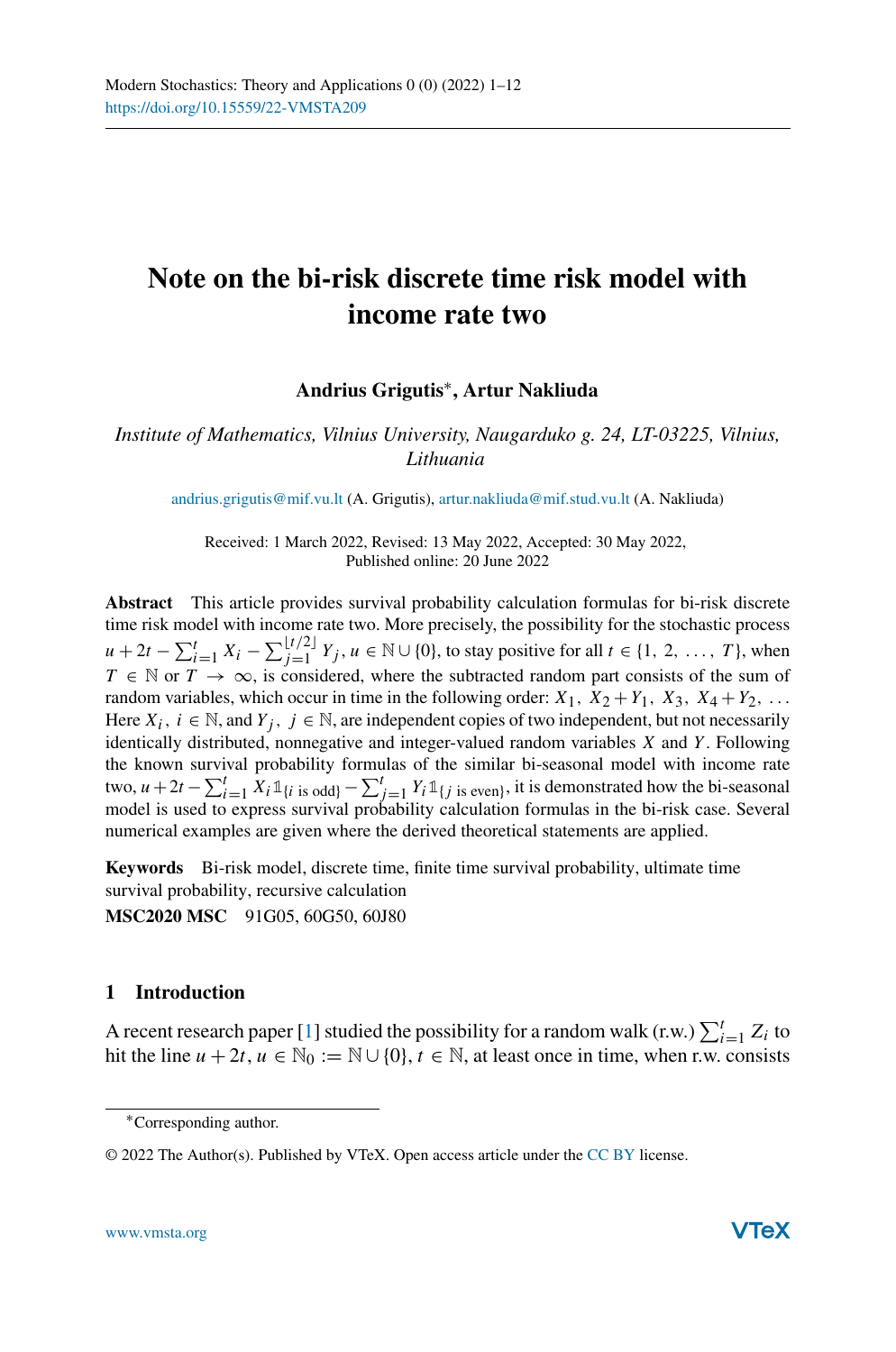of two interchangeably occurring discrete and nonnegative integer-valued random variables, i.e.  $Z_{2i-1} \stackrel{d}{=} X$  and  $Z_{2i} \stackrel{d}{=} Y$ ,  $i \in \mathbb{N}$ . Here X and Y are independent but not necessarily identically distributed. The described model is called the *bi-seasonal discrete time risk model with income rate two*.

In this article we define a slightly different model

<span id="page-1-0"></span>
$$
W(t) = u + 2t - \sum_{i=1}^{t} X_i - \sum_{j=1}^{\lfloor t/2 \rfloor} Y_j,
$$
 (1)

where:

- $t \in \mathbb{N}$  and  $u \in \mathbb{N}_0$ ,
- $X_i \stackrel{d}{=} X, Y_j \stackrel{d}{=} Y$  for all *i*,  $j \in \mathbb{N}$  and *X*, *Y* are independent, integer-valued and nonnegative random variables which may be distributed differently.

The present model [\(1\)](#page-1-0) is called the *bi-risk discrete time risk model with income rate two*. Its deterministic part  $u + 2t$  consists of two components: *u* is deemed as initial wealth or savings in some financial context, and premium rate or income per unit of time, which is just a multiplier of *t*. The subtracted stochastic part  $\sum_{i=1}^{t} X_i$  +  $\sum_{j=1}^{\lfloor t/2 \rfloor} Y_j$  is treated as random expenses. In particular, the setup of the random part in  $(1)$  is considered in such a way that r.v. *X* is present at every moment of time, while *Y* additionally occurs at even moments of time. Of course, there are many other different setups of such type of models as [\(1\)](#page-1-0). One of the most general models was introduced in [\[2](#page-10-1)] and is known as Sparre Andersen collective risk model. Equally, Refs. [\[9](#page-11-0)[–11](#page-11-1), [15,](#page-11-2) [20](#page-11-3)] are known as classical works on the subject. The research variety is mainly due to that every model assumption has its impact on the possibility that stochastic part never exceeds deterministic, i.e. savings and earnings are sufficient to cover occurring expenses. There are two objects we deal with investigating the model [\(1\)](#page-1-0):

$$
\varphi(u, T) := \mathbb{P}\left(\max_{1 \leq t \leq T} \left\{ \sum_{i=1}^{t} (X_i - 2) + \sum_{j=1}^{\lfloor t/2 \rfloor} Y_j \right\} < u\right), \ T \in \mathbb{N},\tag{2}
$$

$$
\varphi(u) := \mathbb{P}\left(\sup_{t \geq 1} \left\{ \sum_{i=1}^{t} (X_i - 2) + \sum_{j=1}^{\lfloor t/2 \rfloor} Y_j \right\} < u\right). \tag{3}
$$

The probability [\(2\)](#page-1-1) is called the *finite time survival probability* while the later one [\(3\)](#page-1-2) is *the ultimate time survival probability* and they both deal with the possibility that  $W(t) > 0$  for all  $t \in \{1, ..., T\}$ , when *T* is finite or  $T \to \infty$ . The ultimate time survival probability [\(3\)](#page-1-2) heavily depends on *the net profit condition*, which for the model  $(1)$ , is defined as

<span id="page-1-2"></span><span id="page-1-1"></span>
$$
2\mathbb{E}X + \mathbb{E}Y < 4.\tag{4}
$$

The ultimate time survival probability also depends directly on the minimal value of the sum  $X_1 + X_2 + Y$  $X_1 + X_2 + Y$  $X_1 + X_2 + Y$  – see Theorems 2[–6.](#page-6-0)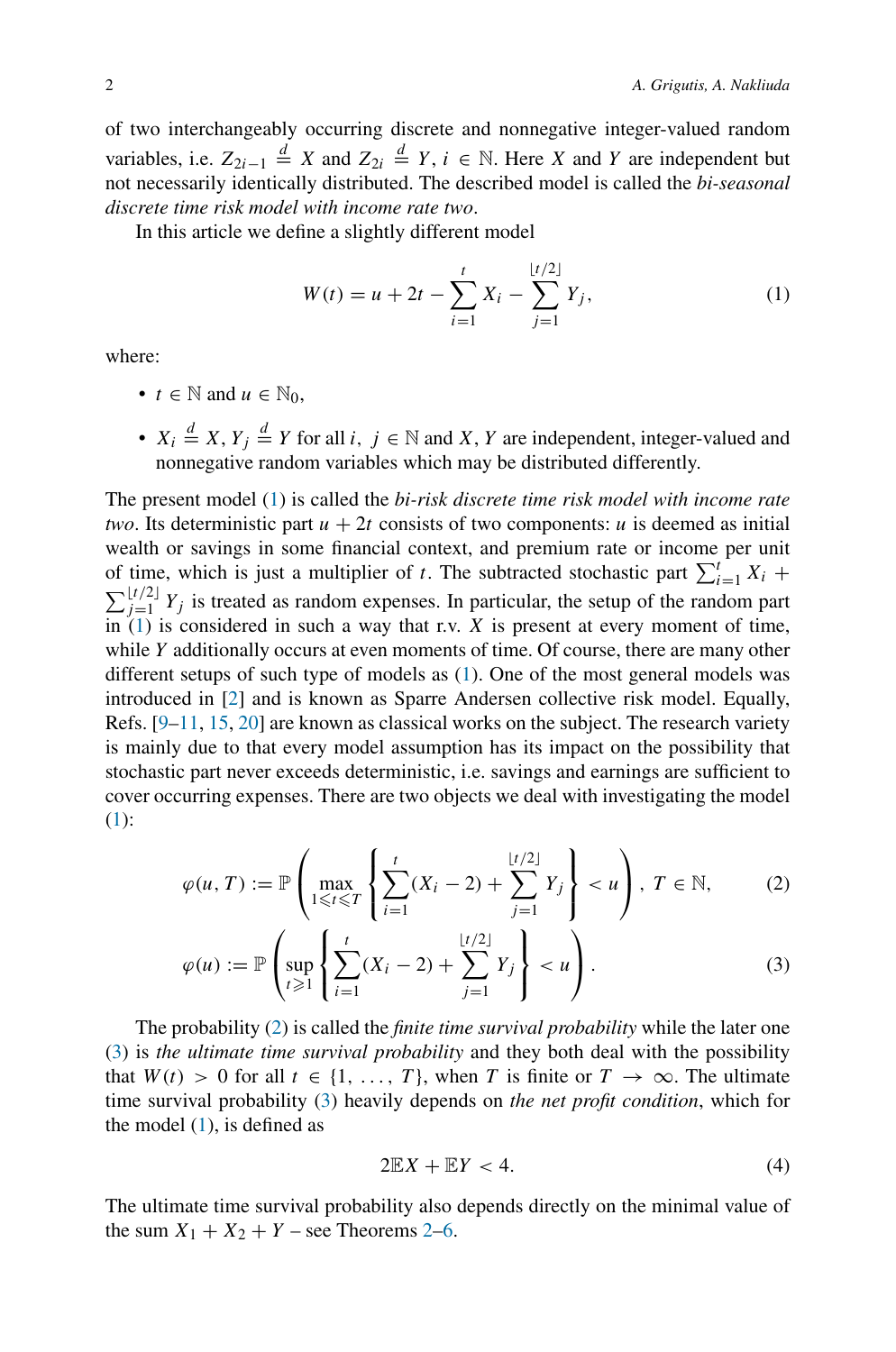| Case | $\min X$ $\min Y$ | $min(X + Y)$ | $min(2X + Y)$ |
|------|-------------------|--------------|---------------|
|      |                   |              |               |
|      |                   |              |               |
|      |                   |              |               |
|      |                   |              |               |
|      |                   | 2            |               |
|      |                   | 2            |               |
|      |                   |              |               |
|      |                   |              |               |
|      |                   |              |               |
| 10   |                   |              |               |

<span id="page-2-0"></span>**Table 1.** Map between bi-seasonal and bi-risk models

As mentioned previously, this article is based on the research done in [\[1\]](#page-10-0) where the bi-seasonal model is studied. The relationship of the ultimate time survival probability expressions between bi-seasonal and bi-risk models is given in Table [1.](#page-2-0)

Table [1](#page-2-0) should be read as follows. The net profit condition for the bi-seasonal risk model with income rate two is  $\mathbb{E}[X + \mathbb{E}[Y] < 4]$ . Therefore, the third column  $min(X + Y)$  indicates where the distribution of  $X + Y$  may start not violating the net profit condition. That, of course, depends on which minimal value can be attained by *X* and *Y* as depicted in the second and the third columns. Turning to the bi-risk model with income rate two, a similar question arises: which minimal value can be attained by  $X_1 + X_2 + Y$  so that the net profit condition remain valid? The answer is present in the last column min $(2X+Y)$ , and it shows that four cases are not valid for the ultimate time as they never satisfy  $2E(X + EY < 4$ . Moreover, comparing bi-risk model with bi-seasonal one, some of the cases get rearranged due to  $min(2X + Y) \neq min(X + Y)$ – see cases number 3 and 4 in Table [1.](#page-2-0)

For more convenient expressions of  $\varphi(u, T)$  and  $\varphi(u)$ , we introduce the following notations. For  $u \in \mathbb{N}_0$ , we denote the probability mass functions (PMFs)

$$
x_u := \mathbb{P}(X = u), \ y_u := \mathbb{P}(Y = u), s_u := \mathbb{P}(X + Y = u), \ a_u := \mathbb{P}(X_1 + X_2 + Y = u),
$$

the cumulative distribution functions (CDFs)

$$
F_X(u) := \sum_{i=0}^u x_i, \ F_Y(u) := \sum_{i=0}^u y_i, \ F_S(u) := \sum_{i=0}^u s_i, \ F_A(u) := \sum_{i=0}^u a_i,
$$

and tails

<span id="page-2-1"></span>
$$
\overline{F}_X(u) := 1 - F_X(u), \overline{F}_Y(u) := 1 - F_Y(u),
$$
  
\n $\overline{F}_S(u) := 1 - F_S(u), \overline{F}_A(u) := 1 - F_A(u).$ 

The following equality, implied by  $[1, eq. (2)],$  $[1, eq. (2)],$ 

$$
\varphi(u) = \sum_{k=1}^{u+4} \varphi(k)a_{u+4-k} - (x_{u+3}s_0 + x_{u+2}s_1)\varphi(1) - x_{u+2}s_0\varphi(2),
$$
 (5)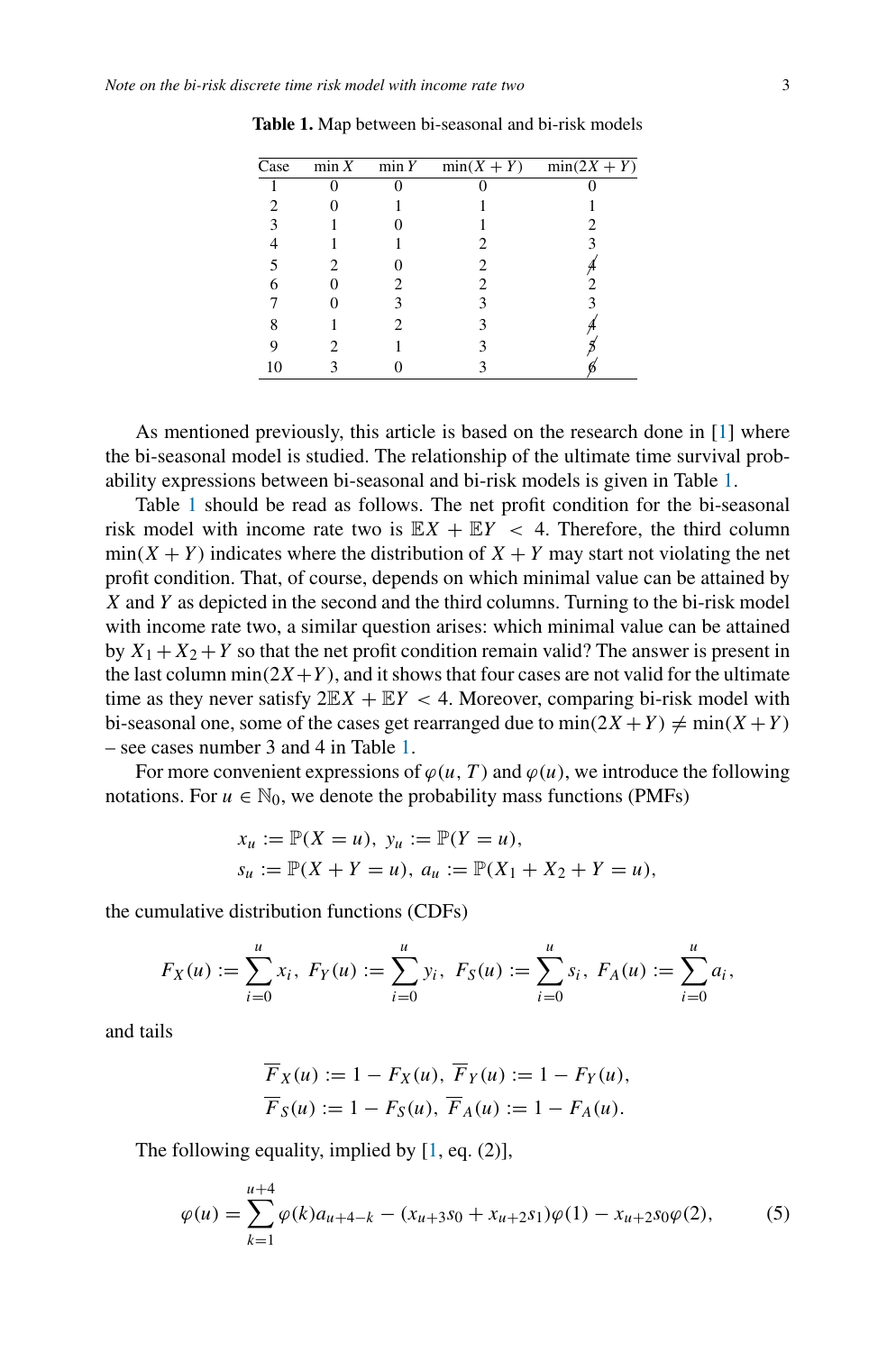shows where the problem of finding  $\varphi(u)$  for all  $u \in \mathbb{N}_0$  stems from. In order to use the recurrence relation [\(5\)](#page-2-1), we need to know several initial values. How many of them exactly? This depends on the smallest value of  $X_1 + X_2 + Y$ . For example, if  $a_0 > 0$  and  $u = 0$ , the formula [\(5\)](#page-2-1) implies the relation among  $\varphi(0), \ldots, \varphi(4)$ , if  $u = 0$  and  $a_0 = 0$ ,  $a_1 > 0$ , then we have the relation among  $\varphi(0)$ , ...,  $\varphi(3)$ , etc. With that said, the next Section [2](#page-3-0) is structured as follows: Theorem [1](#page-3-1) deals with the finite time survival probability, Theorems [2–](#page-4-0)[5](#page-6-1) express the ultimate time survival probability under the net profit condition and the remaining Theorem [6](#page-6-0) provides the values of  $\varphi(u)$  under the breach of the net profit condition. In Section [3](#page-7-0) we present the outputs of these mentioned theorems with some chosen random variables *X* and *Y*, while in Section [4](#page-10-2) we give a summarized overview and a brief look at more generalized discrete time risk models.

It is worth mentioning that research related to the present one can also be found in papers [\[7](#page-11-4)] and [\[12\]](#page-11-5). In general, the research done in this paper might be considered as a study of a certain randomness in attaining some large values. Multiple research papers are written each year on the subject, just few of them are [\[4](#page-11-6)[–6,](#page-11-7) [8,](#page-11-8) [13,](#page-11-9) [14\]](#page-11-10) and [\[17](#page-11-11)]. Also, due to some model's specifics, only particular distributions of a random part are considered, see [\[19](#page-11-12)].

#### <span id="page-3-0"></span>**2 Statements and proofs**

We start with the statement for finite time survival probability  $\varphi(u, T)$  for the bi-risk discrete time risk model with premium two. The model is defined in [\(1\)](#page-1-0).

<span id="page-3-1"></span>**Theorem 1.** *For any*  $u \in \mathbb{N}_0$ , the finite time survival probability of the bi-risk discrete *time risk model with income rate two, satisfies*

$$
\varphi(u, 1) = F_X(u + 1),
$$
  
\n
$$
\varphi(u, 2) = \sum_{k=0}^{u+1} x_k F_S(u + 3 - k),
$$
  
\n
$$
\varphi(u, T) = \sum_{k=0}^{u+3} \varphi(u + 4 - k, T - 2)a_k
$$
  
\n
$$
-(x_{u+2}s_1 + x_{u+3}s_0)\varphi(1, T - 2) - x_{u+2}s_0\varphi(2, T - 2), T \ge 3.
$$

**Proof.** The proof follows by replacing  $Y \mapsto X + Y$  and  $X + Y \mapsto X_1 + X_2 + Y$  in Theorem 2.1 in [\[1\]](#page-10-0). П

Let us observe that Theorem [1](#page-3-1) is independent of the net profit condition. We note that [\[3](#page-10-3), Thm. 1] may be adopted for the considered finite time survival probability calculation as well.

Lets turn to the ultimate time. To express the ultimate time survival probability for model [\(1\)](#page-1-0), when the sum  $X_1 + X_2 + Y$  can attain zero with some positive probability, we define four recurrent sequences  $\alpha_n$ ,  $\beta_n$ ,  $\gamma_n$  and  $\delta_n$ . For  $n = 0, 1, 2, 3$  we define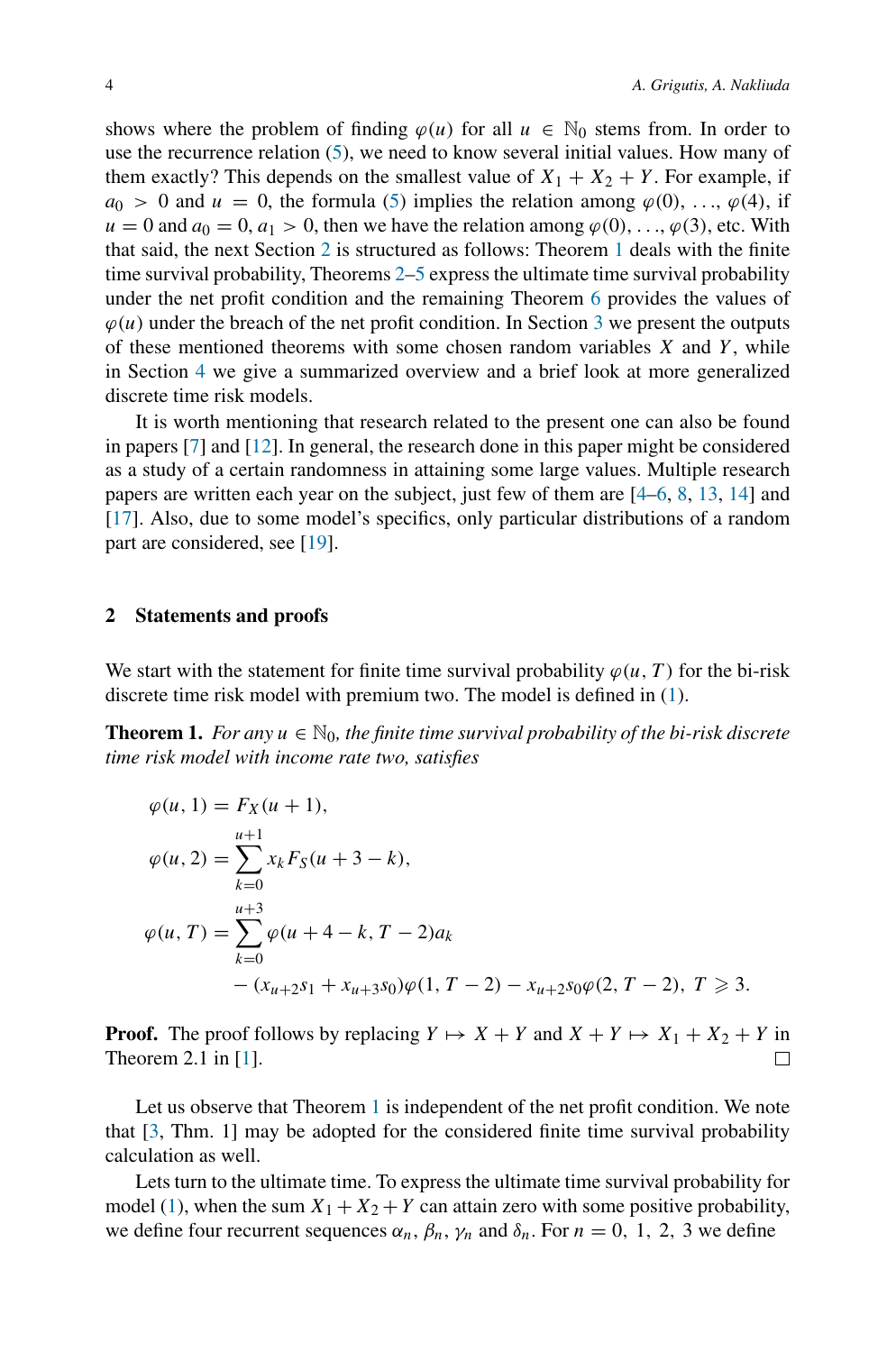| n | $\alpha_n$ |                                                        | Yn                               | υn    |
|---|------------|--------------------------------------------------------|----------------------------------|-------|
|   |            |                                                        |                                  |       |
|   |            |                                                        |                                  |       |
|   |            |                                                        |                                  |       |
|   | a٥         | $F_A(2) + \overline{F}_X(2)s_0 + \overline{F}_X(1)s_1$ | $F_A(1) + \overline{F}_X(1) s_0$ | $a_0$ |

and, for  $n = 4, 5, \ldots$ 

$$
\alpha_n = \frac{1}{a_0} \left( \alpha_{n-4} - \sum_{k=1}^{n-1} a_{n-k} \alpha_k \right),
$$
  
\n
$$
\beta_n = \frac{1}{a_0} \left( \beta_{n-4} - \sum_{k=1}^{n-1} a_{n-k} \beta_k + x_{n-1} s_0 + x_{n-2} s_1 \right),
$$
  
\n
$$
\gamma_n = \frac{1}{a_0} \left( \gamma_{n-4} - \sum_{k=1}^{n-1} a_{n-k} \gamma_k + x_{n-2} s_0 \right), \delta_n = \frac{1}{a_0} \left( \delta_{n-4} - \sum_{k=1}^{n-1} a_{n-k} \delta_k \right).
$$

<span id="page-4-0"></span>**Theorem 2.** *Suppose that*  $a_0 > 0$  *and*  $2\mathbb{E}X + \mathbb{E}Y < 4$ *. Then, the ultimate time survival probability of the bi-risk discrete time risk model with income rate two satisfies*

$$
\begin{pmatrix}\n\alpha_{n+1} - \alpha_n & \beta_{n+1} - \beta_n & \gamma_{n+1} - \gamma_n \\
\alpha_{n+2} - \alpha_n & \beta_{n+2} - \beta_n & \gamma_{n+2} - \gamma_n \\
\alpha_{n+3} - \alpha_n & \beta_{n+3} - \beta_n & \gamma_{n+3} - \gamma_n\n\end{pmatrix}\n\times\n\begin{pmatrix}\n\varphi(0) \\
\varphi(1) \\
\varphi(2)\n\end{pmatrix}
$$
\n
$$
+\begin{pmatrix}\n\delta_{n+1} - \delta_n \\
\delta_{n+2} - \delta_n \\
\delta_{n+3} - \delta_n\n\end{pmatrix}\n\times\n(4 - 2\mathbb{E}X - \mathbb{E}Y) =\n\begin{pmatrix}\n\varphi(n+1) - \varphi(n) \\
\varphi(n+2) - \varphi(n) \\
\varphi(n+3) - \varphi(n)\n\end{pmatrix}, \quad n \in \mathbb{N}_0,
$$
\n(6)

$$
\varphi(3) = \frac{-\varphi(0) - (F_A(2) + \overline{F}_X(2)s_0 + \overline{F}_X(1)s_1)\varphi(1)}{a_0}
$$
  

$$
- \frac{(F_A(1) + \overline{F}_X(1)s_0)\varphi(2) - 4 + 2\mathbb{E}X + \mathbb{E}Y}{a_0},
$$
  

$$
\varphi(u) = \frac{1}{a_0} \left( \varphi(u - 4) + (x_{u-1}s_0 + x_{u-2}s_1)\varphi(1) + x_{u-2}s_0\varphi(2) - \sum_{k=1}^{u-1} a_{u-k}\varphi(k) \right),
$$
  

$$
u = 4, 5, ....
$$

**Proof.** The proof is implied by Theorem 2.2 in [\[1\]](#page-10-0) replacing  $Y \mapsto X + Y$  and  $X + Y$  $Y \mapsto X_1 + X_2 + Y$  there.  $\Box$ 

We now turn to the case when the lowest possible value of  $X_1 + X_2 + Y$  (with positive probability) is one. Note that there is just one underlying case satisfying the mentioned condition – case number two in Table [1.](#page-2-0) Let's define three recurrent sequences  $\overline{\alpha}_n$ ,  $\overline{\beta}_n$  and  $\overline{\delta}_n$ . For  $n = 0, 1, 2$ ,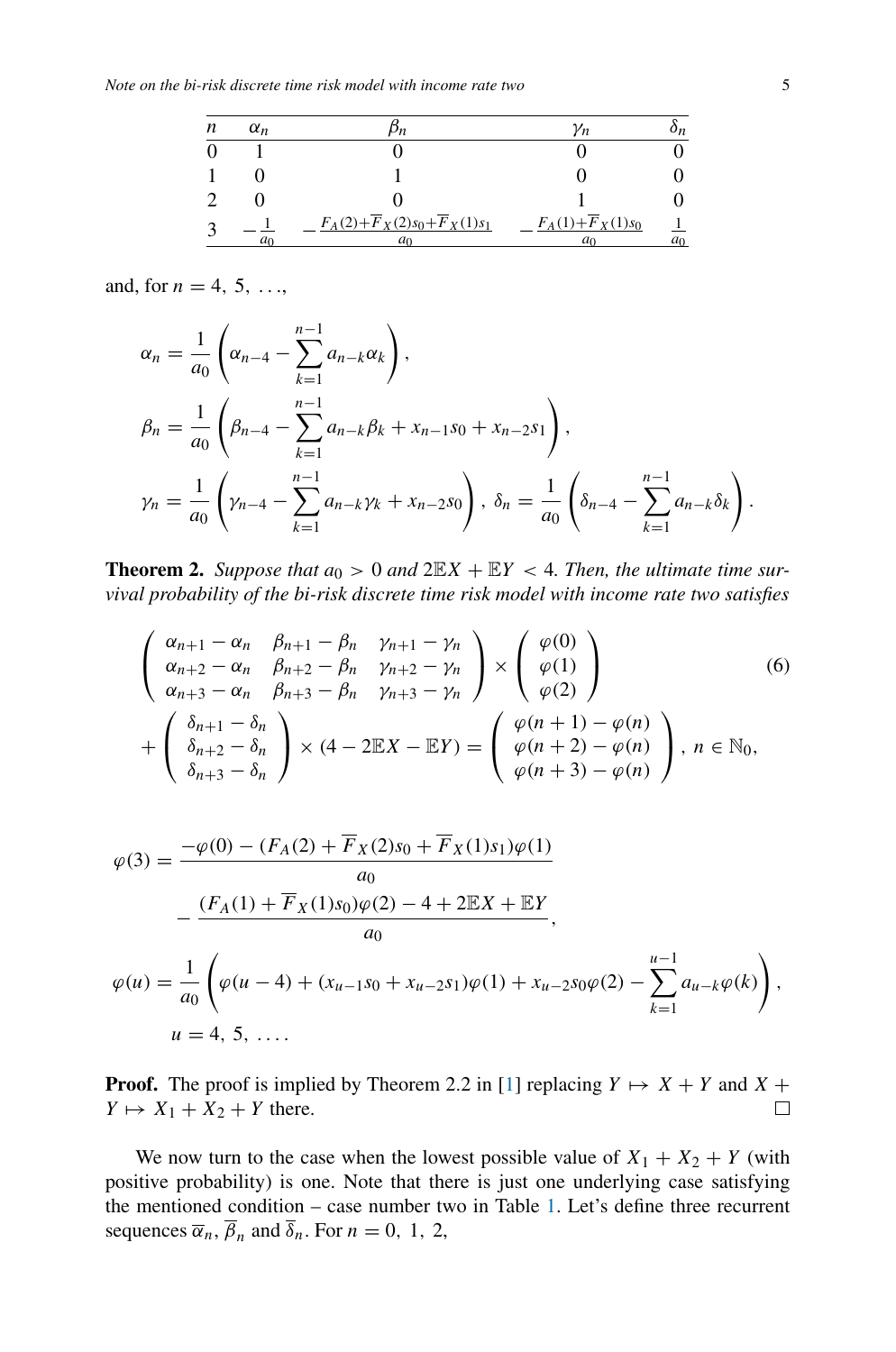#### 6 *A. Grigutis, A. Nakliuda*

| n        | $\overline{\alpha}_n$ | n <sub>n</sub>                            | $\mathfrak{o}_n$ |
|----------|-----------------------|-------------------------------------------|------------------|
| $\Omega$ |                       | 0                                         |                  |
|          | 0                     |                                           |                  |
|          | a <sub>1</sub>        | $F_A(2) + \overline{F}_X(1) s_1$<br>$a_1$ | $\frac{1}{a_1}$  |

and, for  $n = 3, 4, ...,$ 

$$
\overline{\alpha}_n = \frac{1}{a_1} \left( \overline{\alpha}_{n-3} - \sum_{k=1}^{n-1} a_{n+1-k} \overline{\alpha}_k \right),
$$
  

$$
\overline{\beta}_n = \frac{1}{a_1} \left( \overline{\beta}_{n-3} - \sum_{k=1}^{n-1} a_{n+1-k} \overline{\beta}_k + x_{n-1} s_1 \right),
$$
  

$$
\overline{\delta}_n = \frac{1}{a_1} \left( \overline{\delta}_{n-3} - \sum_{k=1}^{n-1} a_{n+1-k} \overline{\delta}_k \right).
$$

<span id="page-5-0"></span>**Theorem 3.** *Suppose that*  $a_0 = 0$ ,  $a_1 > 0$  *and*  $2\mathbb{E}X + \mathbb{E}Y < 4$ *. Then, the ultimate time survival probability of the bi-risk discrete time risk model with income rate two satisfies*

$$
\begin{aligned}\n\left(\begin{array}{cc}\n\overline{\alpha}_{n+1} - \overline{\alpha}_n & \overline{\beta}_{n+1} - \overline{\beta}_n \\
\overline{\alpha}_{n+2} - \overline{\alpha}_n & \overline{\beta}_{n+2} - \overline{\beta}_n\n\end{array}\right) \times \begin{pmatrix}\n\varphi(0) \\
\varphi(1)\n\end{pmatrix} + \begin{pmatrix}\n\overline{\delta}_{n+1} - \overline{\delta}_n \\
\overline{\delta}_{n+2} - \overline{\delta}_n\n\end{pmatrix} \times (4 - \mathbb{E}A) \\
= \begin{pmatrix}\n\varphi(n+1) - \varphi(n) \\
\varphi(n+2) - \varphi(n)\n\end{pmatrix}, \, n \in \mathbb{N}_0,\n\end{aligned} \tag{7}
$$

$$
\varphi(2) = \frac{-\varphi(0) - (F_A(2) + \overline{F}_X(1)s_1)\varphi(1) + 4 - 2\mathbb{E}X - \mathbb{E}Y}{a_1},
$$
  

$$
\varphi(u) = \frac{1}{a_1} \left( \varphi(u-3) + x_{u-1}s_1\varphi(1) - \sum_{k=1}^{u-1} a_{u+1-k}\varphi(k) \right), u = 3, 4, ...
$$

**Proof.** The proof follows from Theorem 2.3 in [\[1\]](#page-10-0) by replacing  $Y \mapsto X + Y$ ,  $X + Y$  $Y \mapsto X_1 + X_2 + Y$  there and observing that  $s_0 = 0$  because of  $y_0 = 0$  under the current assumptions. □

We now ask when does the sum  $X_1 + X_2 + Y$  attains its minimum value of two with some positive probability? That happens in cases three and six in Table [1.](#page-2-0) The next theorem requires two recurrent sequences to be defined:

$$
\hat{\alpha}_0 = 1, \ \hat{\alpha}_1 = -\frac{1}{\overline{F}_X(1)s_1 + a_2},
$$
\n
$$
\hat{\alpha}_n = \frac{1}{a_2} \left( \hat{\alpha}_{n-2} - \sum_{k=1}^{n-1} a_{n+2-k} \hat{\alpha}_k + x_n s_1 \hat{\alpha}_1 \right), \ n = 2, 3, \ \dots,
$$
\n
$$
\hat{\delta}_0 = 0, \ \hat{\delta}_1 = \frac{1}{\overline{F}_X(1)s_1 + a_2},
$$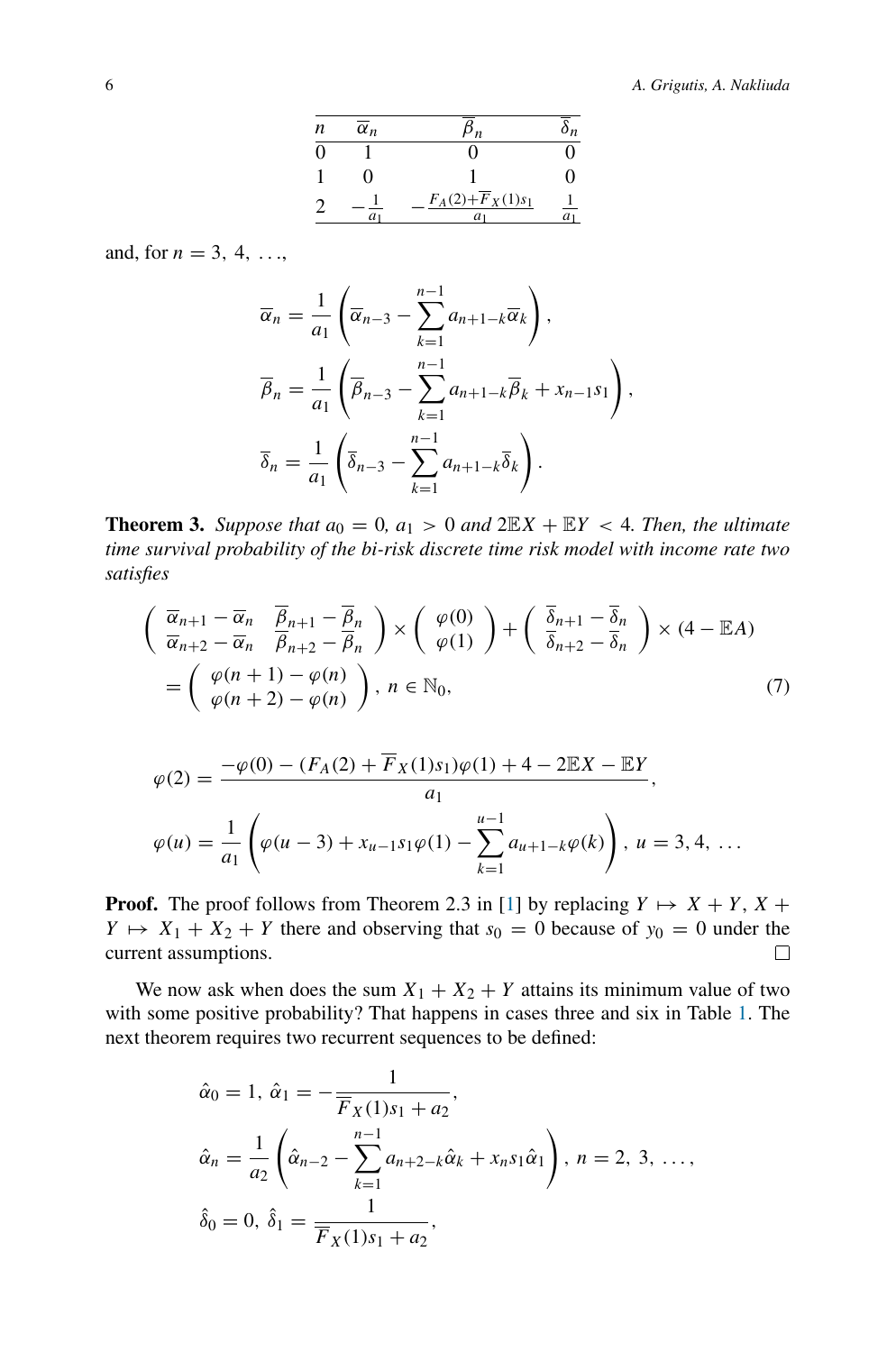*Note on the bi-risk discrete time risk model with income rate two* 7

$$
\hat{\delta}_n = \frac{1}{a_2} \left( \hat{\delta}_{n-2} - \sum_{k=1}^{n-1} a_{n+2-k} \hat{\delta}_k + x_n s_1 \hat{\delta}_1 \right), \ n = 2, 3, \ \ldots
$$

<span id="page-6-2"></span>**Theorem 4.** *Suppose that*  $a_0 = a_1 = 0$ ,  $a_2 > 0$  *and*  $2\mathbb{E}X + \mathbb{E}Y < 4$ *. Then, the ultimate time survival probability of the bi-risk discrete time risk model with income rate two satisfies*

$$
(\hat{\alpha}_{n+1} - \hat{\alpha}_n)\varphi(0) + (\hat{\delta}_{n+1} - \hat{\delta}_n)(4 - 2\mathbb{E}X - \mathbb{E}Y) = \varphi(n+1) - \varphi(n), \ n \in \mathbb{N}_0,
$$
  
\n
$$
\varphi(1) = \hat{\alpha}_1\varphi(0) + \hat{\delta}_1(4 - 2\mathbb{E}X - \mathbb{E}Y),
$$
  
\n
$$
\varphi(u) = \frac{1}{a_2} \left( \varphi(u-2) - \sum_{k=1}^{u-1} a_{u+2-k}\varphi(k) + x_us_1\varphi(1) \right), \ u = 2, 3, \dots
$$

*Moreover,*  $\hat{\alpha}_{n+1} - \hat{\alpha}_n \neq 0$  *for all*  $n \in \mathbb{N}_0$ *.* 

**Proof.** The proof is implied by Theorem 2.4 in [\[1](#page-10-0)] replacing  $Y \mapsto X + Y$ ,  $X + Y \mapsto Y$  $X_1 + X_2 + Y$  there and observing that  $s_1 = 0$  under the current assumptions. □

The last case, when the net profit condition can be satisfied, is when the sum  $X_1 + X_2 + Y$  can attain its minimum value of three with some positive probability. This is illustrated in cases number four and seven in Table [1](#page-2-0) and consequently, the expression of the ultimate time survival probability is straightforward.

<span id="page-6-1"></span>**Theorem 5.** Suppose that  $a_0 = a_1 = a_2 = 0$ ,  $a_3 > 0$  and  $2\mathbb{E}X + \mathbb{E}Y < 4$ . Then, the *ultimate time survival probability of the bi-risk discrete time risk model with income rate two satisfies*

$$
\varphi(0) = 4 - 2\mathbb{E}X - \mathbb{E}Y, \ \varphi(1) = \varphi(0)/a_3,
$$
  

$$
\varphi(u) = \frac{1}{a_3} \left( \varphi(u-1) - \sum_{k=1}^{u-1} a_{u+3-k} \varphi(k) \right), \ u = 2, 3, \ \dots.
$$

**Proof.** The proof follows from Theorem 2.5 in [\[1\]](#page-10-0) by replacing  $Y \mapsto X + Y$ ,  $X + Y \mapsto X_1 + X_2 + Y$  there and observing that  $s_0 = s_1 = 0$  under the current assumptions. 口

The next theorem shows that survival is impossible, in all but a few trivial cases, if the net profit condition is violated.

<span id="page-6-0"></span>**Theorem 6.** Suppose that  $2\mathbb{E}X + \mathbb{E}Y \ge 4$ . Then, the ultimate time survival proba*bility of the bi-risk discrete time risk model with income rate two is as follows:*

(i) 
$$
\varphi(u) = 0
$$
 for all  $u \in \mathbb{N}_0$ , when  $2\mathbb{E}X + \mathbb{E}Y > 4$ ,

(*ii*) 
$$
\varphi(u) = 0
$$
 for all  $u \in \mathbb{N}_0$ , when  $2\mathbb{E}X + \mathbb{E}Y = 4$  and  $a_4 < 1$ ,

(iii) 
$$
\varphi(0) = 0
$$
 and  $\varphi(u) = 1$  for all  $u \in \mathbb{N}$ , when  $2\mathbb{E}X + \mathbb{E}Y = 4$  and  $a_4 = 1$ .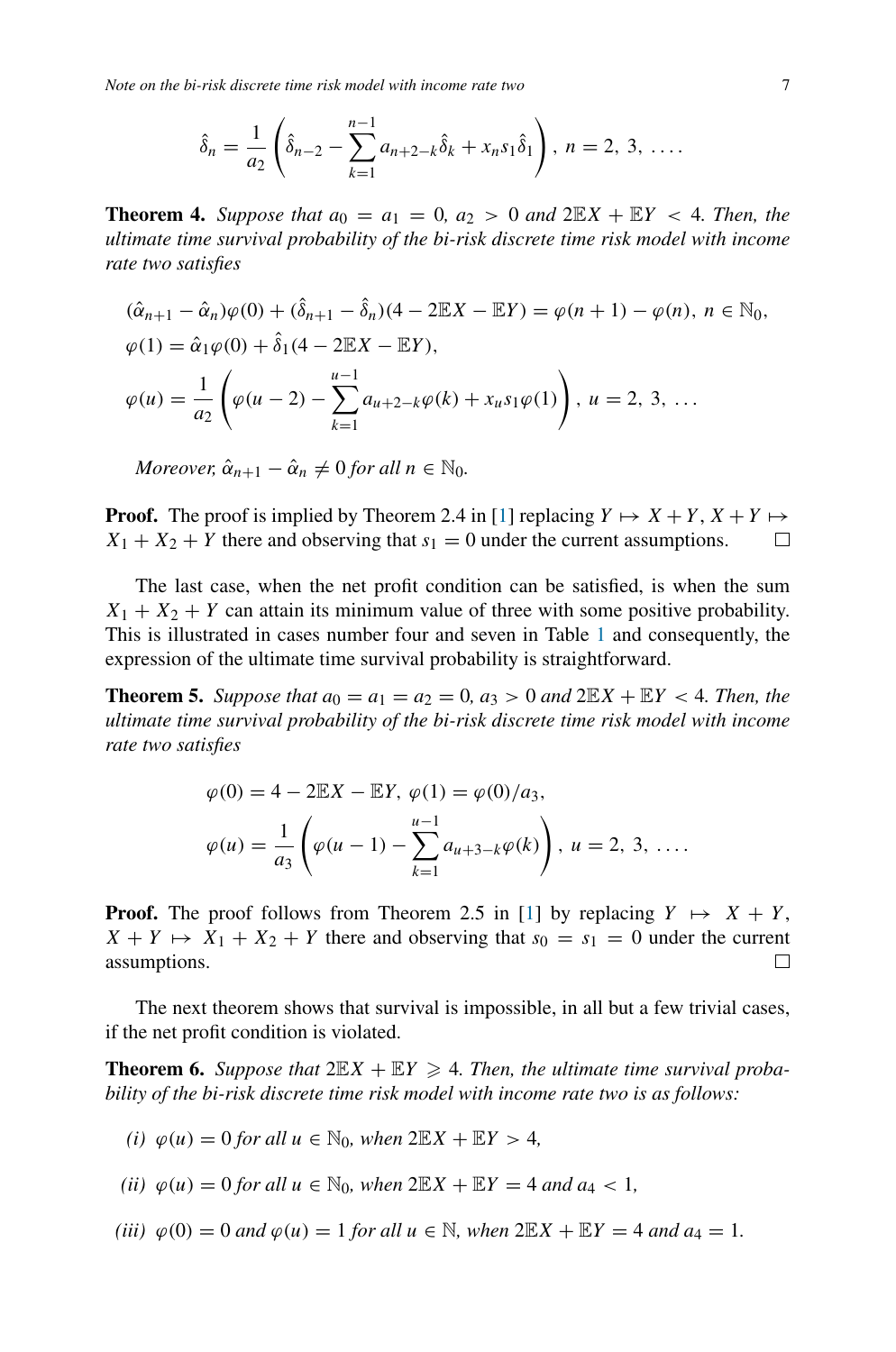**Proof.** For the model [\(1\)](#page-1-0), the equality (20) in [\[1\]](#page-10-0) implies

$$
\varphi(0) + (x_0s_2 + s_1 + s_0)\varphi(1) + (x_0s_1 + s_0)\varphi(2) + x_0s_0\varphi(3)
$$
  
=  $(4 - 2\mathbb{E}X - \mathbb{E}Y) \cdot \varphi(\infty),$  (8)

where

<span id="page-7-2"></span><span id="page-7-1"></span>
$$
\varphi(\infty) := \lim_{u \to \infty} \varphi(u).
$$

Due to [\(8\)](#page-7-1), the condition  $2\mathbb{E}X + \mathbb{E}Y > 4$  implies  $\varphi(\infty) = 0$  and consequently  $\varphi(u) = 0$  for all  $u \in \mathbb{N}_0$  because of  $\varphi(u) \leq \varphi(u + 1)$ . Therefore (i) is correct.

If  $2\mathbb{E}X + \mathbb{E}Y = 4$  and  $a_4 < 1$ , then, by [\(8\)](#page-7-1),

$$
\varphi(0) + (x_0s_2 + s_1 + s_0)\varphi(1) + (x_0s_1 + s_0)\varphi(2) + x_0s_0\varphi(3) = 0.
$$
 (9)

In view of  $(9)$ , we have the following cases:

$$
a_0 > 0 \Rightarrow \varphi(0) = \varphi(1) = \varphi(2) = \varphi(3) = 0,
$$
  
\n $a_0 = 0, a_1 > 0 \Rightarrow \varphi(0) = \varphi(1) = \varphi(2) = 0,$   
\n $a_0 = a_1 = 0, a_2 > 0 \Rightarrow \varphi(0) = \varphi(1) = 0,$   
\n $a_0 = a_1 = a_2 = 0, a_3 > 0 \Rightarrow \varphi(0) = 0,$ 

while  $\varphi(u) = 0$  for all  $u \in \mathbb{N}_0$  is implied by [\(5\)](#page-2-1). Thus, (ii) is correct.

Suppose that  $2\mathbb{E}X + \mathbb{E}Y = 4$  and  $a_4 = 1$ . Then, there are just three degenerated distributions:

$$
X \equiv 0, Y \equiv 4 \text{ or } X \equiv 2, Y \equiv 0 \text{ or } X \equiv 1, Y \equiv 2,
$$

all of which, by model definition [\(1\)](#page-1-0), imply  $\varphi(0) = 0$  and  $\varphi(u) = 1$  for all  $u \in \mathbb{N}$ .  $\Box$ 

#### <span id="page-7-0"></span>**3 Numerical examples**

In this section we verify the formulated Theorems [1–](#page-3-1)[6](#page-6-0) with some chosen r.vs. That is performed by choosing particular distributions of *X* and *Y* and obtaining  $\varphi(u, T)$ and  $\varphi(u)$  for some  $u \in \mathbb{N}_0$  and  $T \in \mathbb{N}$ . Initial wealth *u* and time *T* are chosen individually aiming to reflect the dynamics of survival probabilities. The presented survival probabilities are calculated with Python [\[16\]](#page-11-13) and confirmed with Wolfram Mathematica [\[18](#page-11-14)]. Results are rounded up to three decimal places except when the rounding result is 0 or 1. As the initial values of the ultimate time survival probability in Theorems [2](#page-4-0)[–4](#page-6-2) depend on  $n \in \mathbb{N}$ , there  $n = 100$  is chosen as large enough when applying them. Ideally, we should set  $n \to \infty$  and, for example, Theorem [4](#page-6-2) would imply

$$
\varphi(0) = (4 - 2\mathbb{E}X - \mathbb{E}Y) \lim_{n \to \infty} \frac{\hat{\delta}_n - \hat{\delta}_{n+1}}{\hat{\alpha}_{n+1} - \hat{\alpha}_n}.
$$

However, it is not easy to find such limit, especially the corresponding one in Theorems [2](#page-4-0) and [3.](#page-5-0) Therefore, we consider the chosen *n* as large enough when a relative change of the obtained initial value (or values) is negligible comparing results between *n* and  $n + 1$ , i.e.  $|L_{n+1}/L_n| < \varepsilon$ , where  $L_n = (\overline{\hat{\delta}}_n - \hat{\delta}_{n+1})/(\hat{\alpha}_{n+1} - \hat{\alpha}_n)$ .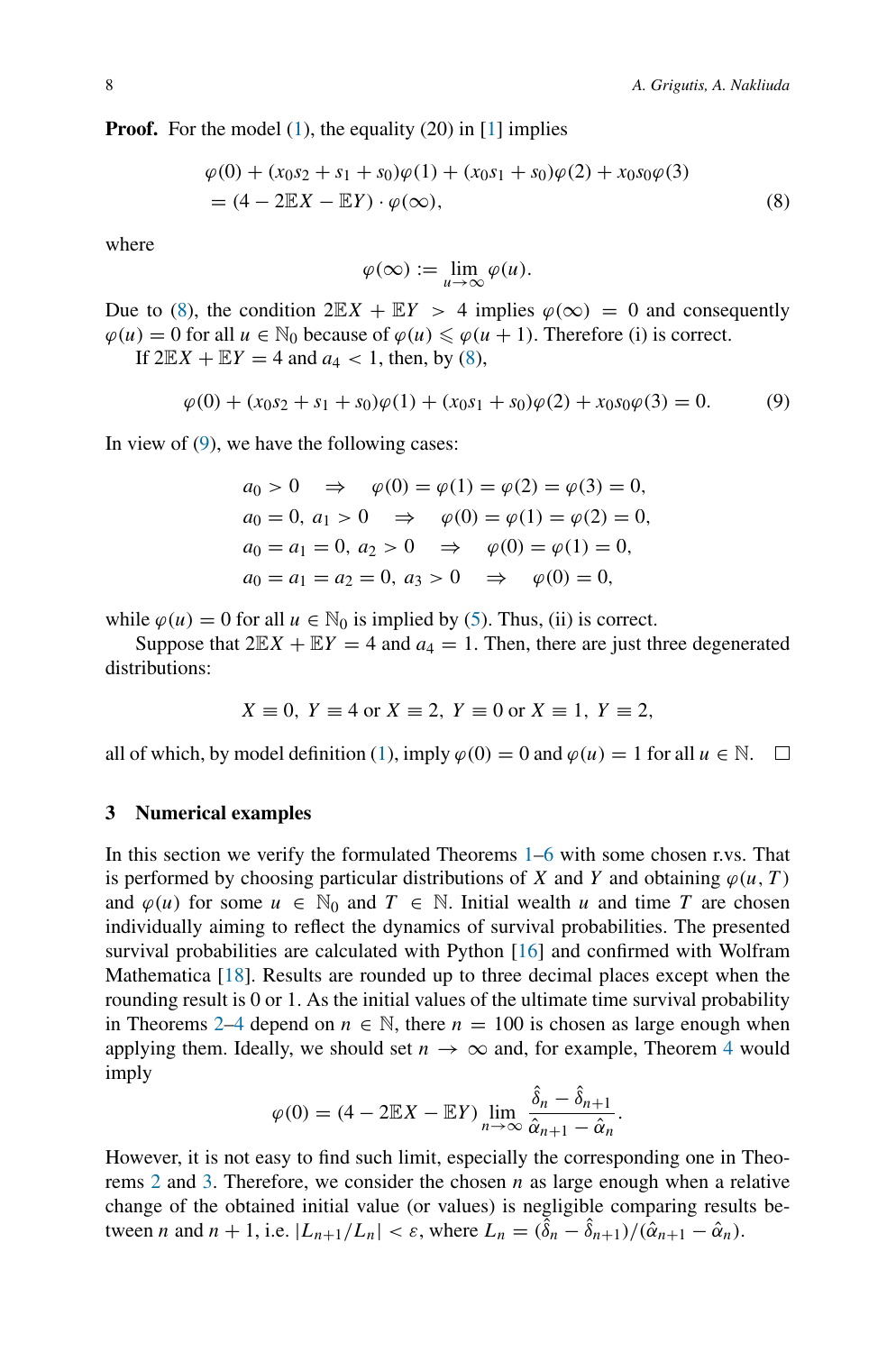The distribution

$$
\mathbb{P}(X = k) = (1 - p)^k p, k = 0, 1, \dots,
$$

is called *geometric* with parameter  $0 < p < 1$  (denoted  $X \sim \mathcal{G}(p)$ ), while the generalized one

$$
\mathbb{P}(X = k) = {k-1 \choose r-1} (1-p)^{k-r} p^r, \ k = r, \ r+1, \ \ldots,
$$

is known as *negative binomial* or *Pascal* with parameters  $0 < p < 1$  and  $r \in \mathbb{N}$ (denoted  $X \sim \mathcal{NB}(r, p)$ ).

<span id="page-8-0"></span>**Example 1.** *Assume that*  $X \sim \mathcal{G}(3/4)$  *and*  $Y \sim \mathcal{G}(1/4)$ *. Then,*  $2\mathbb{E}X + \mathbb{E}Y = 3\frac{2}{3} < 4$ *and, according to Theorems [1](#page-3-1) and [2,](#page-4-0) we obtain Table [2.](#page-8-0)*

| T              | $u=0$ | $u=1$ | $u=2$ | $u = 3$ | $u = 4$ | $u = 5$ | $u=10$ | $u = 25$ | $u = 50$ |
|----------------|-------|-------|-------|---------|---------|---------|--------|----------|----------|
|                | 0.938 | 0.984 | 0.996 | 0.999   |         |         |        |          |          |
| $\overline{c}$ | 0.582 | 0.695 | 0.774 | 0.831   | 0.873   | 0.905   | 0.977  |          |          |
| 3              | 0.580 | 0.693 | 0.772 | 0.830   | 0.872   | 0.904   | 0.977  |          |          |
| 4              | 0.465 | 0.576 | 0.661 | 0.729   | 0.784   | 0.829   | 0.948  | 0.999    |          |
| 5              | 0.465 | 0.575 | 0.660 | 0.728   | 0.784   | 0.828   | 0.948  | 0.999    |          |
| 10             | 0.338 | 0.430 | 0.508 | 0.576   | 0.637   | 0.689   | 0.866  | 0.993    |          |
| 20             | 0.267 | 0.343 | 0.410 | 0.472   | 0.528   | 0.579   | 0.772  | 0.974    |          |
| 30             | 0.235 | 0.303 | 0.364 | 0.420   | 0.472   | 0.521   | 0.713  | 0.953    | 0.999    |
| 40             | 0.216 | 0.279 | 0.336 | 0.389   | 0.438   | 0.484   | 0.672  | 0.933    | 0.997    |
| 50             | 0.203 | 0.263 | 0.317 | 0.367   | 0.414   | 0.458   | 0.642  | 0.914    | 0.996    |
| 100            | 0.172 | 0.224 | 0.270 | 0.314   | 0.355   | 0.395   | 0.562  | 0.850    | 0.982    |
| $\infty$       | 0.138 | 0.18  | 0.218 | 0.253   | 0.287   | 0.319   | 0.460  | 0.731    | 0.915    |
|                |       |       |       |         |         |         |        |          |          |

**Table 2.** Survival probability when *X* ∼  $\mathcal{G}(3/4)$  and  $Y \sim \mathcal{G}(1/4)$ 

<span id="page-8-1"></span>**Example 2.** Assume that  $X \sim \mathcal{G}(3/4)$  and  $Y \sim \mathcal{NB}(1, 1/2)$ *. Then,* 2 $\mathbb{E}X + \mathbb{E}Y =$  $2\frac{2}{3}$  < 4 *and, according to Theorems [1](#page-3-1) and [3,](#page-5-0) we obtain Table [3.](#page-8-1)* 

| $\tau$         | $u=0$ | $\mu = 1$ | $u=2$ | $u = 3$ | $u = 4$ | $u=5$ | $u=10$ | $u=15$ |
|----------------|-------|-----------|-------|---------|---------|-------|--------|--------|
| -1             | 0.938 | 0.984     | 0.996 | 0.999   |         |       |        |        |
| 2              | 0.738 | 0.866     | 0.932 | 0.965   | 0.983   | 0.991 |        |        |
| 3              | 0.734 | 0.863     | 0.930 | 0.964   | 0.982   | 0.991 |        |        |
| $\overline{4}$ | 0.686 | 0.823     | 0.902 | 0.946   | 0.970   | 0.984 | 0.999  |        |
| .5             | 0.684 | 0.822     | 0.901 | 0.945   | 0.970   | 0.984 | 0.999  |        |
| 10             | 0.647 | 0.787     | 0.872 | 0.924   | 0.955   | 0.973 | 0.998  |        |
| 20             | 0.638 | 0.778     | 0.864 | 0.917   | 0.949   | 0.969 | 0.997  |        |
| 30             | 0.637 | 0.776     | 0.862 | 0.916   | 0.948   | 0.968 | 0.997  |        |
| 40             | 0.636 | 0.776     | 0.862 | 0.915   | 0.948   | 0.968 | 0.997  |        |
| $\infty$       | 0.636 | 0.776     | 0.862 | 0.915   | 0.948   | 0.968 | 0.997  |        |

**Table 3.** Survival probability when *X* ∼  $G(3/4)$  and  $Y \sim \mathcal{NB}(1, 1/2)$ 

**Example 3.** Assume that  $X \sim \mathcal{NB}(1, 3/4)$  and  $Y \sim \mathcal{G}(1/2)$ . Then,  $2\mathbb{E}X + \mathbb{E}Y =$  $3\frac{2}{3}$  < 4 *and, according to Theorems [1](#page-3-1) and [4,](#page-6-2) we obtain Table [4.](#page-9-0)* 

**Example 4.** Assume that  $X \sim \mathcal{NB}(1, 3/4)$  and  $Y \sim \mathcal{NB}(1, 4/5)$ *. Then,* 2EX +  $EY = 3\frac{11}{12} < 4$  $EY = 3\frac{11}{12} < 4$  $EY = 3\frac{11}{12} < 4$  *and, according to Theorems 1 and [5,](#page-6-1) we obtain Table [5.](#page-9-1)*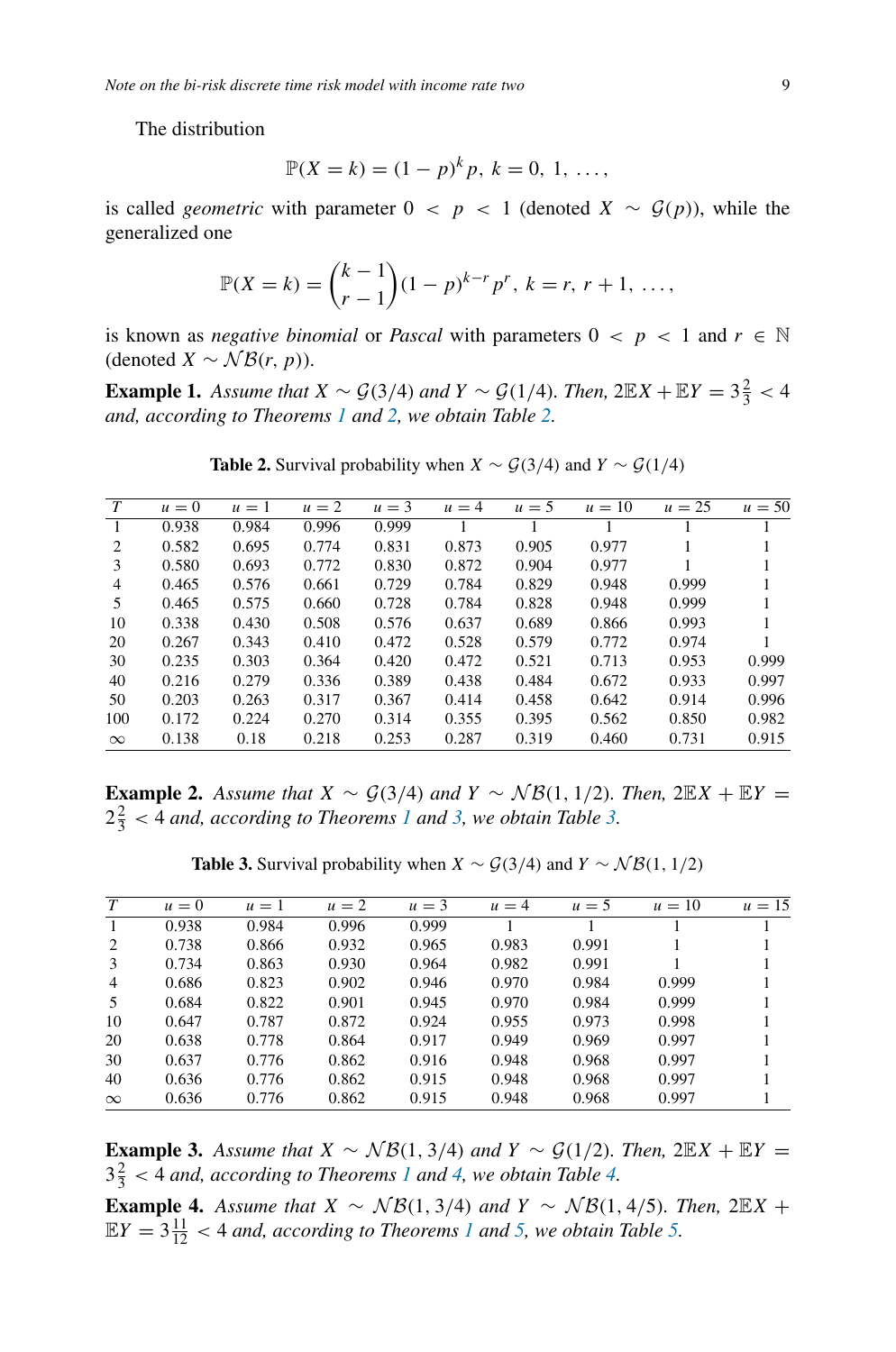<span id="page-9-0"></span>

| T        | $u=0$ | $u=1$ | $u=2$ | $u = 3$ | $u = 4$ | $u = 5$ | $u=10$ | $u = 25$ | $u = 40$ |
|----------|-------|-------|-------|---------|---------|---------|--------|----------|----------|
|          | 0.750 | 0.938 | 0.984 | 0.996   | 0.999   |         |        |          |          |
| 2        | 0.492 | 0.738 | 0.866 | 0.932   | 0.965   | 0.983   | 0.999  |          |          |
| 3        | 0.475 | 0.722 | 0.854 | 0.925   | 0.962   | 0.981   | 0.999  |          |          |
| 4        | 0.399 | 0.635 | 0.782 | 0.872   | 0.927   | 0.958   | 0.998  |          |          |
| 5        | 0.393 | 0.627 | 0.775 | 0.867   | 0.923   | 0.956   | 0.998  |          |          |
| 10       | 0.307 | 0.511 | 0.658 | 0.765   | 0.841   | 0.894   | 0.989  |          |          |
| 20       | 0.260 | 0.440 | 0.577 | 0.684   | 0.766   | 0.829   | 0.969  |          |          |
| 30       | 0.241 | 0.409 | 0.540 | 0.644   | 0.726   | 0.791   | 0.952  |          |          |
| 40       | 0.230 | 0.392 | 0.518 | 0.620   | 0.702   | 0.768   | 0.938  | 0.999    |          |
| 50       | 0.223 | 0.381 | 0.505 | 0.605   | 0.686   | 0.751   | 0.928  | 0.999    |          |
| 100      | 0.210 | 0.358 | 0.476 | 0.572   | 0.651   | 0.716   | 0.901  | 0.997    |          |
| $\infty$ | 0.203 | 0.347 | 0.462 | 0.556   | 0.633   | 0.967   | 0.884  | 0.993    |          |
|          |       |       |       |         |         |         |        |          |          |

**Table 4.** Survival probability when *X* ∼  $\mathcal{NB}(1, 3/4)$  and  $Y \sim \mathcal{G}(1/2)$ 

**Table 5.** Survival probability when *X* ∼  $\mathcal{NB}(1, 3/4)$  and *Y* ∼  $\mathcal{NB}(1, 4/5)$ 

<span id="page-9-1"></span>

| T        | $u=0$ | $u=1$ | $u=2$ | $u = 3$ | $u = 4$ | $u = 5$ | $u=10$ | $u = 25$ | $u = 50$ |
|----------|-------|-------|-------|---------|---------|---------|--------|----------|----------|
|          | 0.750 | 0.938 | 0.984 | 0.996   | 0.999   |         |        |          |          |
| 2        | 0.450 | 0.765 | 0.912 | 0.970   | 0.990   | 0.997   |        |          |          |
| 3        | 0.422 | 0.738 | 0.896 | 0.962   | 0.987   | 0.996   |        |          |          |
| 4        | 0.344 | 0.652 | 0.837 | 0.930   | 0.972   | 0.989   |        |          |          |
| 5        | 0.332 | 0.636 | 0.824 | 0.922   | 0.968   | 0.987   |        |          |          |
| 10       | 0.240 | 0.497 | 0.694 | 0.825   | 0.905   | 0.951   | 0.999  |          |          |
| 20       | 0.185 | 0.398 | 0.579 | 0.717   | 0.817   | 0.885   | 0.993  |          |          |
| 30       | 0.161 | 0.350 | 0.517 | 0.652   | 0.755   | 0.832   | 0.982  |          |          |
| 40       | 0.146 | 0.320 | 0.477 | 0.607   | 0.711   | 0.792   | 0.969  |          |          |
| 50       | 0.137 | 0.300 | 0.449 | 0.575   | 0.678   | 0.760   | 0.956  |          |          |
| 100      | 0.113 | 0.250 | 0.378 | 0.490   | 0.586   | 0.666   | 0.900  | 0.999    |          |
| $\infty$ | 0.083 | 0.185 | 0.282 | 0.368   | 0.445   | 0.512   | 0.744  | 0.963    | 0.999    |

**Example 5.** *Assume that X* ∼ N B*(*1*,* 3*/*4*) and Y* ∼ N B*(*3*,* 3*/*4*). Then, the net profit condition is violated,*  $2\mathbb{E}X + \mathbb{E}Y = 6\frac{2}{3} > 4$ *, and, according to Theorems [1](#page-3-1) and [6,](#page-6-0) we obtain Table [6.](#page-9-2)*

**Table 6.** Survival probability when *X* ∼  $\mathcal{NB}(1, 3/4)$  and *Y* ∼  $\mathcal{NB}(3, 3/4)$ 

<span id="page-9-2"></span>

|          | $u=0$ | $u=1$ | $u=2$ | $u = 3$ | $u = 4$ | $u = 5$  | $u=10$ | $u = 25$ | $u = 50$ |
|----------|-------|-------|-------|---------|---------|----------|--------|----------|----------|
|          | 0.750 | 0.938 | 0.984 | 0.996   | 0.999   |          |        |          |          |
|          |       |       | 0.237 | 0.534   | 0.756   | 0.886    | 0.999  |          |          |
|          |       |       | 0.222 | 0.512   | 0.737   | 0.873    | 0.999  |          |          |
| 4        |       |       |       | 0.056   | 0.197   | 0.391    | 0.960  |          |          |
|          |       |       | 0     | 0.053   | 0.187   | 0.376    | 0.956  |          |          |
| 10       |       |       |       |         |         | $\Omega$ | 0.115  | 0.997    |          |
| 20       |       |       |       |         |         |          |        | 0.340    |          |
| 30       |       |       |       |         |         |          |        | 0.001    | 0.943    |
| 40       |       |       |       |         |         |          |        |          | 0.292    |
| 50       |       |       |       |         |         |          |        |          | 0.006    |
| 55       |       |       |       |         |         |          |        |          | 0.001    |
| $\infty$ |       |       |       |         |         |          |        |          |          |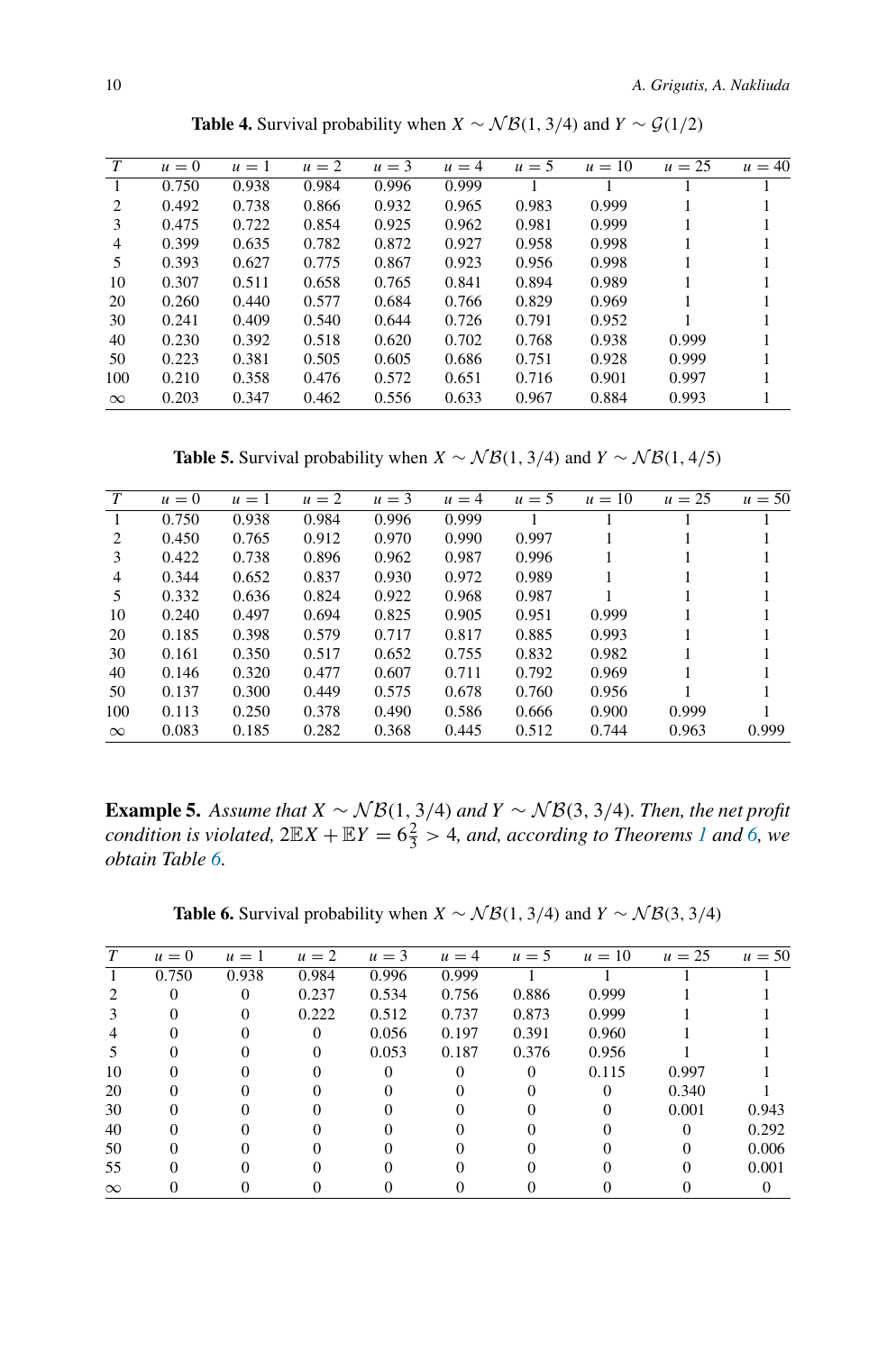## <span id="page-10-2"></span>**4 Concluding remarks**

Random walks appear in many natural sciences where birth/death, gain/loss and upturn/downturn processes are studied. In this work, we investigated the possibility that the random walk

$$
\sum_{i=1}^{t} X_i + \sum_{j=1}^{\lfloor t/2 \rfloor} Y_j
$$

never hits the line  $u + 2t$ ,  $u \in \mathbb{N}_0$ , when  $X_i \stackrel{d}{=} X$ ,  $Y_j \stackrel{d}{=} Y$  for all  $i, j \in \mathbb{N}$  and *X*, *Y* are integer-valued, nonnegative and independent random variables, which may be distributed differently. Here  $t \in \{1, 2, ..., T\}$ ,  $T \in \mathbb{N}$  or  $T \to \infty$ . The finite time survival probability  $\varphi(u, T)$  does not depend on the net profit condition  $2E[X] + E[Y] < 4$  $2E[X] + E[Y] < 4$  and its recurrent expressions are given in Theorem [1.](#page-3-1) Theorems 2[–5](#page-6-1) express the ultimate time survival probability  $\varphi(u)$  when the net profit condition is satisfied, and show  $\varphi(u)$  dependency on min $(2X + Y)$ . The last Theorem [6](#page-6-0) states that survival is impossible, in all but few trivial cases, if the net profit condition is violated. In Section [3,](#page-7-0) there are examples given for particular values of survival probabilities calculated according to Theorems [1](#page-3-1)[–6.](#page-6-0) Summarizing, the ultimate time survival probability of the bi-risk discrete time risk model with income rate two is expressible via certain recurrent sequences and limit laws, i.e. initial values of  $\varphi$  are determined by the limits of certain recurrent sequences.

As mentioned in the introduction, each distinct setup of random or deterministic part in any discrete time risk model influences an expression of survival probability. This work might be deemed as preparation for studying more generalized discrete time risk models with an arbitrary income rate  $\kappa \in \mathbb{N}$  in deterministic part  $u + \kappa t$ and/or an arbitrary number of nonidentically distributed random variables generating the random walk  $\sum_{i=1}^{t} Z_i$ . To avoid being buried in too many details, we just mention that such generalized models raise the level of abstraction significantly: a corresponding version of recurrence relation [\(5\)](#page-2-1) would require more initial values and consequently much more effort in finding them.

#### **Acknowledgement**

We thank anonymous referees for attentively reading the work and providing valuable comments.

## **References**

- <span id="page-10-0"></span>[1] Alencenovič, A., Grigutis, A.: Bi-seasonal discrete time risk model with income rate two. Commun. Stat., Theory Methods (2022). [https://doi.org/10.1080/03610926.2022.](https://doi.org/10.1080/03610926.2022.2026962) [2026962](https://doi.org/10.1080/03610926.2022.2026962)
- <span id="page-10-1"></span>[2] Andersen, E.S.: On the collective theory of risk in case of contagion between the claims. Trans. XVth Int. Actuar. **2**, 219–229 (1957)
- <span id="page-10-3"></span>[3] Blaževičius, K., Bieliauskienė, E., Šiaulys, J.: Finite-time ruin probability in the inhomogenous claim case. Lith. Math. J. **50**(3), 260–270 (2010). [MR2719562.](http://www.ams.org/mathscinet-getitem?mr=2719562) [https://doi.org/](https://doi.org/10.1007/s10986-010-9084-2) [10.1007/s10986-010-9084-2.](https://doi.org/10.1007/s10986-010-9084-2)